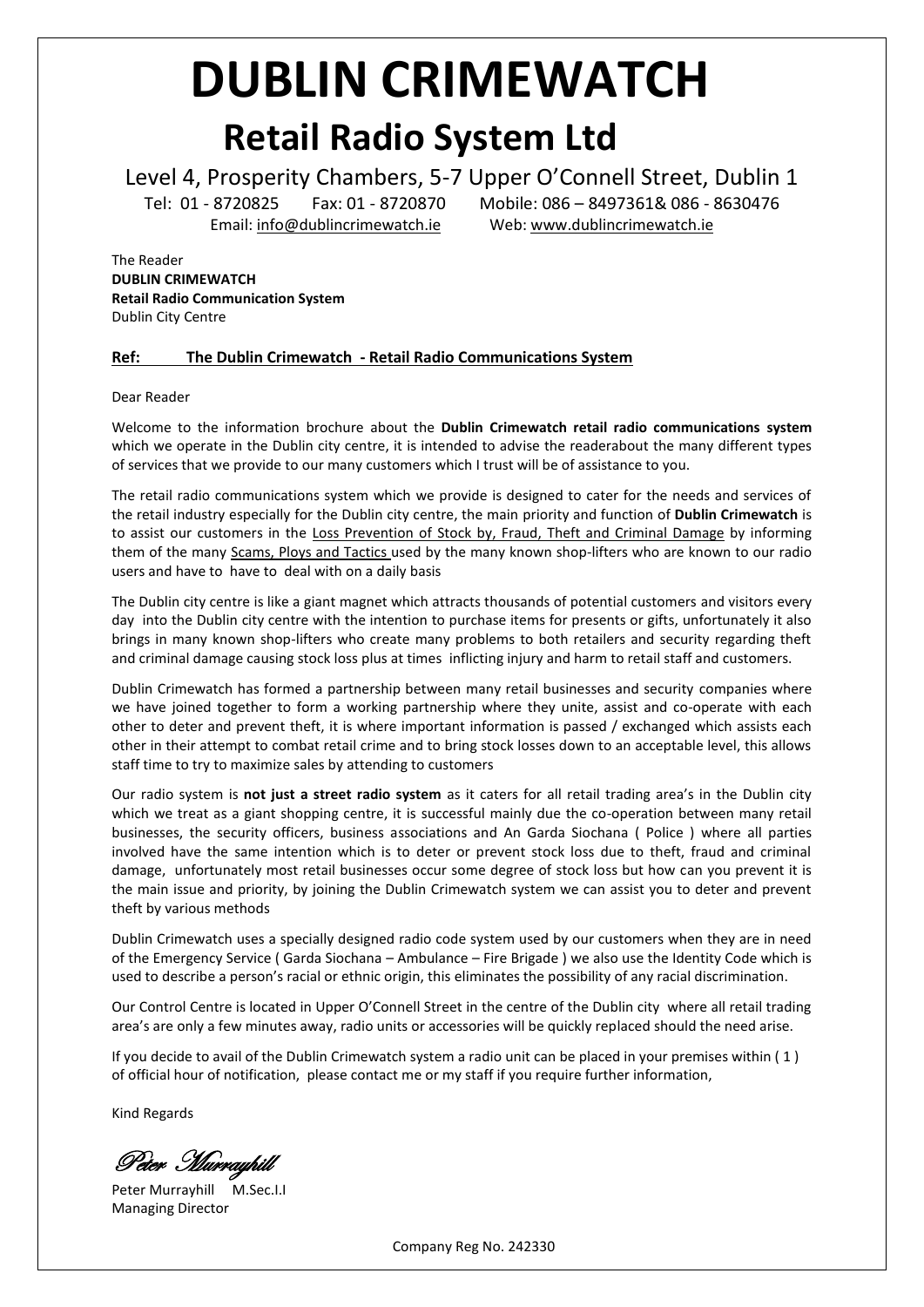# **Dublin Crimewatch Retail Radio System**

### **LIST OF THE SERVICES THAT DUBLIN CRIMEWATCH PROVIDES**

#### **' The Services We Provide '**

| $\overline{1}$            | Retail Radio Control Centre Located In the Dublin City Centre Operating (7) Days A Week                       |
|---------------------------|---------------------------------------------------------------------------------------------------------------|
| $\overline{2}$            | Experienced Retail Staff in Control Centre to Assist & Advise Customers on Retail Crime & Safety              |
| $\overline{3}$            | A Management Team With Many Years of Retail Security & Radio Communication Experience                         |
| $\overline{4}$            | <u>Control to Contact Emergency Services on Customers Behalf (Garda – Ambulance – Fire Brigade)</u>           |
| $\overline{5}$            | <b>Audio Records All Activity on the Radio System &amp; Logs Descriptions and Movements of Shoplifters</b>    |
| $\underline{6}$           | <b>Control Centre to liaise With An Garda Siochana And Attend Meetings on Customers Behalf</b>                |
| $\overline{1}$            | Collates & Stores Information on Persons Who Were Arrested For Theft & Fraud Offences                         |
| 8                         | <b>Facility to Check Names &amp; Addresses of Persons Caught Stealing (Theft &amp; Fraud)</b>                 |
| $\overline{\mathbf{2}}$   | <b>Holds List of Persons Arrested For Theft &amp; Fraud &amp; Criminal Damage</b>                             |
| <u>10</u>                 | <b>Holds Photographs of Persons Detained / Arrested For Theft &amp; Fraud Offences (For Staff Viewing)</b>    |
| $\mathbf{\underline{11}}$ | <b>Issue Counterfeit Warning Advisory List of Euro Bank Notes Known To Be In Circulation</b>                  |
| <u>12</u>                 | <u> Provide A Staff Training DVD - Issued By The European Central Bank on Euro Banks Notes</u>                |
| <u>13</u>                 | <b>Gives Management &amp; Staff Instruction &amp; Advice on Identification of Counterfeit Euro Bank Notes</b> |
| <u>14</u>                 | Liaise With All Banks on Credit & Cheque Card Fraud - Attends Meetings of Behalf of Customers                 |
| <u>15</u>                 | <b>Provide Customers with Both Euro &amp; Sterling Currency Brochures</b>                                     |
| <u>16</u>                 | <b>Provide Customers with Credit Card Identification Information</b>                                          |
| <u>17</u>                 | <b>Information On Government Acts – Theft &amp; Fraud – Trespass – Criminal &amp; Malicious Damage</b>        |
| <u>18</u>                 | <b>Information Available On Customers &amp; Consumers Rights &amp; Sale of Goods Act</b>                      |
| 19                        | Provide Motorola Radio Units with 'Caller Id' For Instant Caller Identification - Eliminates Misuse           |
| 20                        | <u> A Radio Repeater Facility – Channel 5 – Allows Businesses to Communicate Across City Centre</u>           |
| 21                        | <u>Provide All Customers A Private Channel for In-store or Inter-company Communication Use</u>                |
| $\overline{22}$           | Assist Retail Management to Counter Stock Loss & the Prevention of Retail Crime                               |
| 23                        | <b>Advise Management &amp; Security on Crime Stats &amp; Security Issues</b>                                  |
| 24                        | Has a Link with RETAILERS AGAINST CRIME (UK) & BELFAST CITY CRIMEWATCH                                        |
| 25                        | Has Link With, NATIONAL ASSOCIATION of BUSINESS CRIME PARTNERSHIPS (UK)                                       |
| $\overline{26}$           | Member Of The DUBLIN CITY B.I.D                                                                               |
| 27                        | Member Of, S.M.B.E (Small & Medium Business Enterprises)                                                      |
| 28                        | Safety Program on 'Safe & Found ' for re-uniting separated Children / Parents in the Dublin city centre       |
| 29                        | <b>Provides Retail Businesses With An In-House Radio System</b>                                               |
| 30                        | Provides (2) Way Radio Systems For, Hotels - Pubs - Clubs - Sporting & Social Events                          |
|                           |                                                                                                               |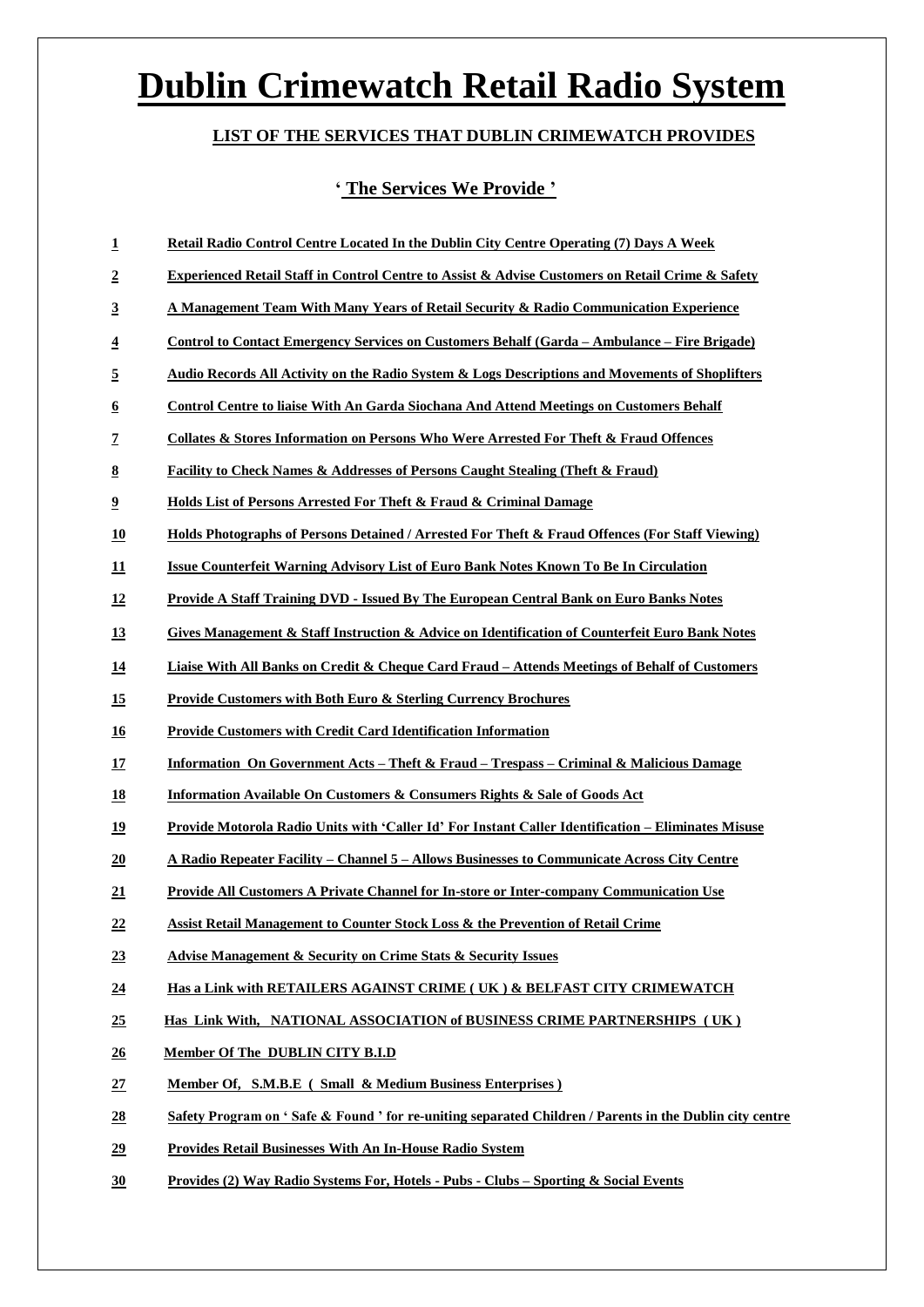## **DUBLIN CRIMEWATCH RETAIL RADIO SYSTEM**

# **HISTORY & INFORMATION**

**The Dublin Crimewatch was established in December 1995 and is designed to cater for the needs of Retail Businesses and Private Security Companies who trade in the Dublin city centre.**

**The Dublin Crimewatch system main function is to assist retail businesses in the prevention of the loss of property through Theft and Fraudulent means, it relates to the monitoring of the known Shoplifters which operate in the Dublin city centre on a regular basis, once identified their movements and description is quickly relayed on to other nearby businesses who are connected to the Dublin Crimewatch system.**

**The known persons are then denied / refused entry to that premises and they are then monitored by all other radio users (security / managers) so they move on.**

**At present, the Dublin Crimewatch system is used by (12) different private security companies which provide the retail businesses in Dublin with a guarding protection service.**

**Dublin Crimewatch Retail Radio System is a registered Communications Company, it is not a security company and is therefore above the politics of security companies.**

**All Retail Businesses and Security Companies are treated equally irrespectively of their size and statue.**

**Dublin Crimewatch Retail Radio System Ltd is approved and licensed to operated by, The Commission of Communications Regulations (Comreg) under license number LBR/4071.**

**The Dublin Crimewatch offices and control centre are located at 67 Middle Abbey Street Dublin 1, which is very central in the Dublin city centre, which makes easy access to all of the main retail trading areas.**

**Dublin Crimewatch provides Motorola GP.340 radio units to its many customers, all radio units have a (5) Tone Select Call facility which when transmitted sends out an identifiable signal to control, each radio has its own i.d. number which allows the Dublin Crimewatch controllers the ability to instantly identify each caller, this feature eliminates any misuse of the radio system.**

**Dublin Crimewatch has in place an arrangement with An Garda Siochana (Police) in the Dublin city centre that when a person(s) is arrested for Theft, Fraud or Criminal Damage by a member of the Dublin Crimewatch system that the security or arresting officer immediately contacts the Dublin Crimewatch control to advise of the arrest and details, a telephone call is then made on behalf of that premises by Dublin Crimewatch to the Garda Siochana requesting their attendance to that premises, all telephone calls made by Dublin Crimewatch are recorded and logged in the report book, the type of arrest information is then recorded by Dublin Crimewatch which is,**

**(a) Arrest Date – (b) Arrest Time – (c) Retail Location - (d) Reason Of Offence – (e) Garda Arrival Time (f) Garda Epaulette No. - (g) Value Of Goods Stolen - (h) Was Person Arrested or Released On Summons**

**On arrival to that premises by the Garda Siochana the full details relating to the arrest are then relayed back to Dublin Crimewatch so full account of each arrest is recorded. At the end of each month the arrest information is then compiled by Dublin Crimewatch staff details are then forwarded on to An Garda Siochana so they may assess the retail crime figures for each month for their policing area.**

**Since the introduction of the Euro Currency in 2002 to Ireland, many persons have tried to make counterfeit Euro Bank Notes, to counter this problem Dublin Crimewatch obtained a special Euro Training DVD issued by the European Central Bank, copies were then given to all retail businesses who are members of the Dublin Crimewatch system, this Euro DVD is ideal for Staff Training and counterfeit Euro Bank notes are now quickly identified.**

**Many foreign coins closely resemble the €2 coin, Dublin Crimewatch has managed to obtain several of these coins and attend staff training sessions where we show staff the counterfeit Euro Bank Notes and Foreign Coins that have been presented to staff for payment by persons trying to pass them but were declined and held.**

**The Dublin Crimewatch system now links up with, An Garda Siochana – Irish Central Bank - The Irish Banking Institutions – Retailers Against Crime ( U K ) – Belfast City Safe Crimewatch System - National Association of Business Crime Partnerships ( UK ) where an on-going exchange of important information takes place. Which is passed on to our customers via our radio communication network system**